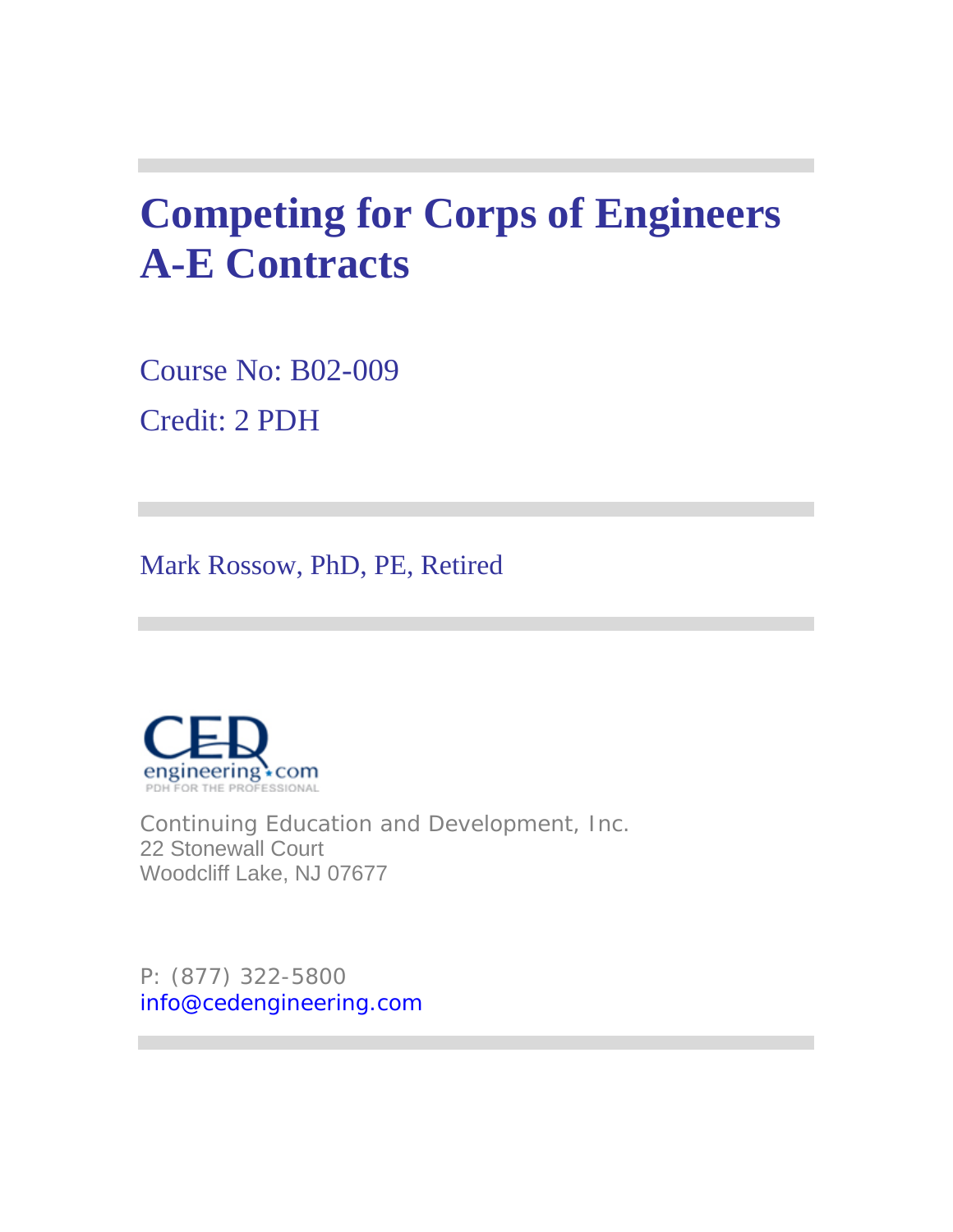

**US Army Corps** of Engineers.

**EP 715-1-4 30 September 2004**

# Competing for Architect-Engineer Contracts Awarded by the U.S. Army Corps of Engineers



**USACE And The A-E Industry: Partners Serving The Nation**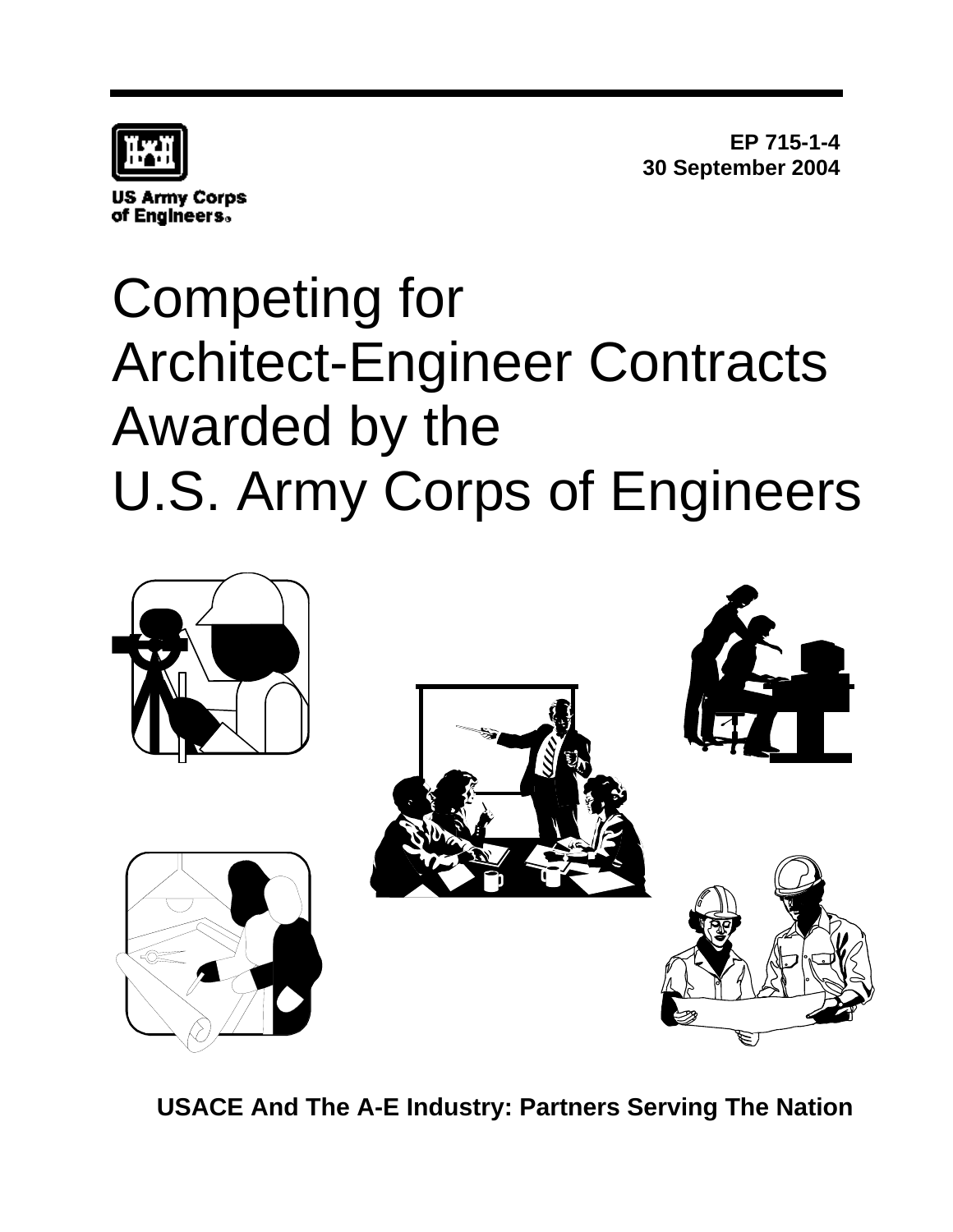#### **FOREWORD**

The U.S. Army Corps of Engineers (USACE), through its staff and contractors, provides quality, responsive engineering and construction services to the Army and the Nation. USACE missions include civil works, military construction, environmental restoration and support to other agencies. The civil works program encompasses flood control, navigation, shore erosion, and recreation facilities. The military construction program supports the Army, most of the Air Force, and certain other Department of Defense (DoD) agencies. USACE performs environmental restoration work for the Army, DoD. Environmental Protection Agency, Department of Energy and several other agencies. USACE also provides design and construction management services for non-DoD Federal agencies. state and local governments, and foreign governments.

A majority of the planning, engineering, design and surveying and mapping services for these programs is acquired by contract with private architect-engineer (A-E) firms. USACE is one of the largest Federal procurers of A-E services. This pamphlet describes the USACE policies and procedures for the procurement of A-E services, and how A-E firms can compete for USACE A-E contracts.

FOR THE COMMANDER:

JOHN R. McMAHON Colonel, Corps of Engineers Chief of Staff

This pamphlet supersedes EP 715-1-4, dated 31 December 2002. It is approved for public release; distribution is unlimited.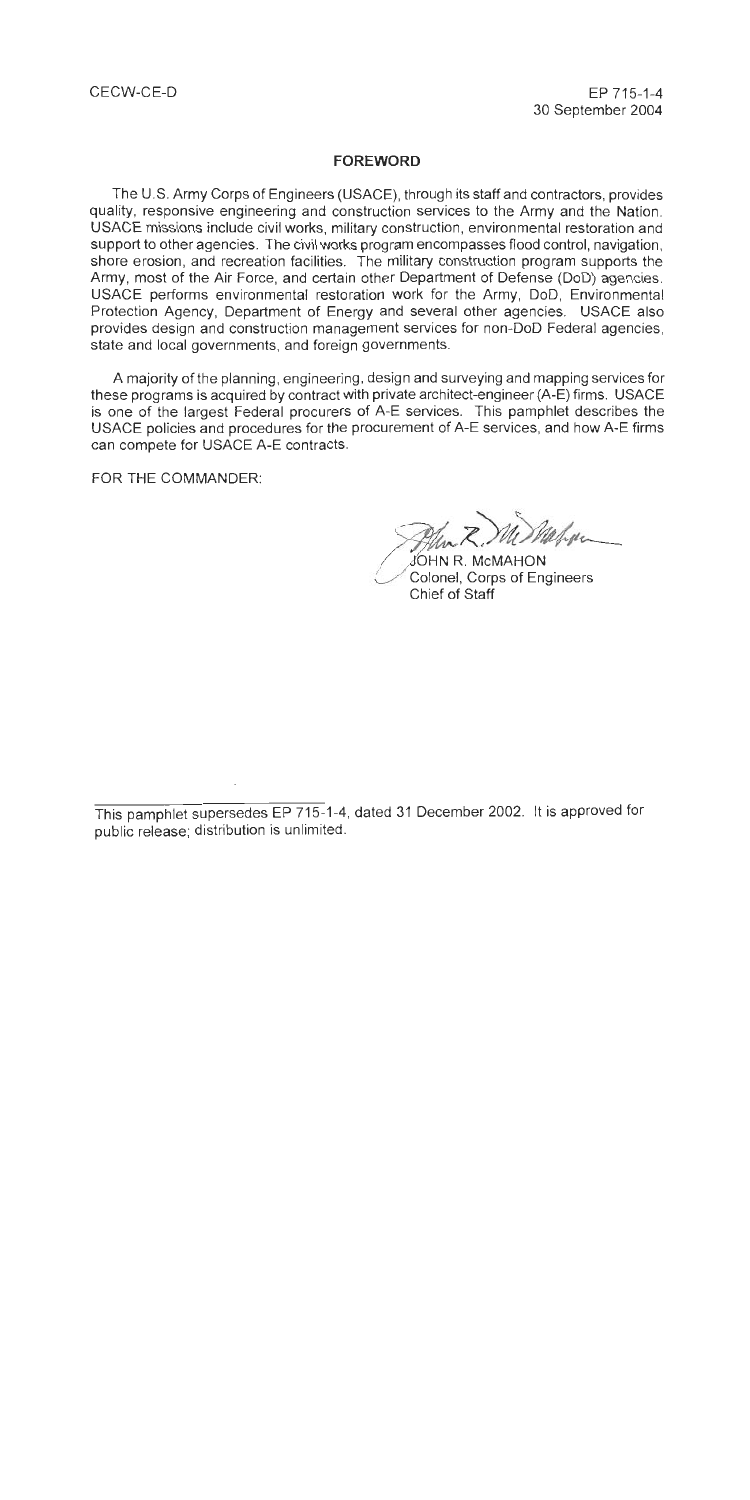# **USACE ORGANIZATION**

1

USACE is a highly decentralized organization. Headquarters, USACE, located at 441 G Street, N.W., Washington, D.C. 20314-1000, is responsible for formulating Corps policies, allocating resources, and overseeing the execution of all programs. The public announcement of requirements for A-E services, the selection of firms, and the negotiation and administration of contracts is performed by districts and centers located throughout the United States and overseas. The location and boundaries of all USACE offices can be found on the USACE Internet home page (<http://www.usace.army.mil/>); click on "Where We Are." Contact information is shown for each office.

# **BROOKS ARCHITECT-ENGINEER ACT**

A-E services required by Federal agencies are procured under the Brooks A-E Act (see Appendix A) and the procedures in Part 36 of the Federal Acquisition Regulation (FAR).<sup>[1](#page-3-0)</sup> The Brooks Act requires the public announcement of requirements for A-E services (with some exceptions provided by other statutes); selection of the most highly qualified firms based on demonstrated competence and professional qualifications; and the negotiation of a fair and reasonable price, starting with the highest qualified firm. Hence, the selection of A-E contractors is focused on qualifications, and not the lowest price.

FAR 36.601-4(a) describes A-E services as:

"(1) Professional services of an architectural or engineering nature, as defined by applicable State law, which the State law requires to be performed or approved by a registered architect or engineer.

"(2) Professional services of an architectural or engineering nature associated with design or construction of real property.

"(3) Other professional services of an architectural or engineering nature or incidental services thereto (including studies, investigations, surveying and mapping, tests, evaluations, consultations, comprehensive planning, program management, conceptual designs, plans and specifications, value engineering, construction phase services, soils engineering, drawing reviews, preparation of operating and maintenance manuals and other related services) that logically or justifiably require performance by registered architects or engineers or their employees.

 "(4) Professional surveying and mapping services of an architectural or engineering nature. Surveying is considered to be an architectural and engineering service and shall be

<span id="page-3-0"></span> $1$  Appendix B is a list of relevant Internet addresses, including the FAR, and the Defense, Army, and Corps of Engineers supplements to the FAR.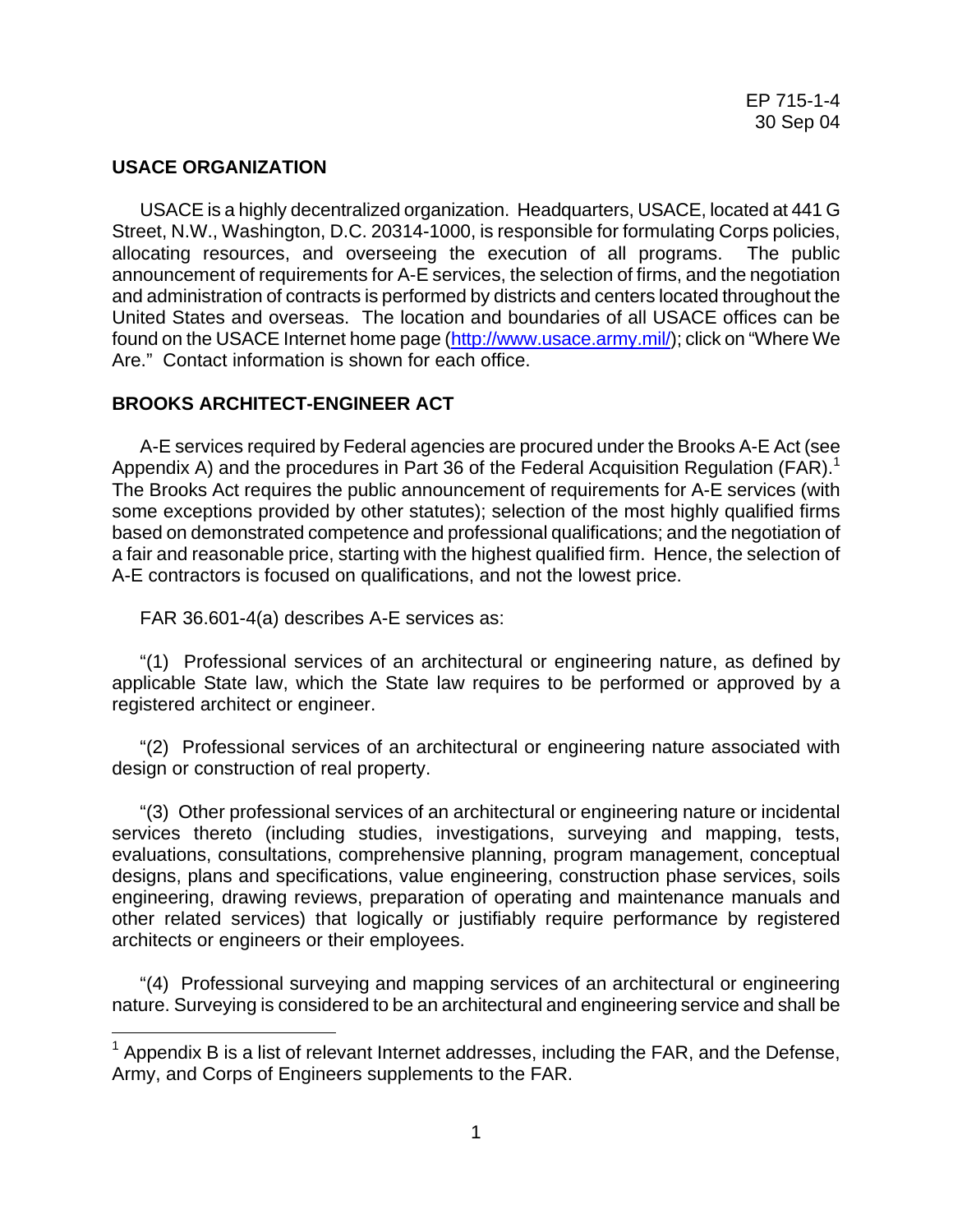procured pursuant to § 36.601 from registered surveyors or architects and engineers. Mapping associated with the research, planning, development, design, construction, or alteration of real property is considered to be an architectural and engineering service and is to be procured pursuant to § 36.601..."

FAR 36.601-4(b) limits the award of A-E contracts to firms (individual, partnership, corporation, association, or other legal entity) permitted by law to practice the professions of architecture or engineering.

FAR 36.601-3 instructs the contracting officer to follow A-E procurement procedures "if the statement of work, substantially or to a dominant extent, specifies performance or approval by a registered or licensed architect or engineer."

Specific USACE procedures for A-E contracting, which implement the Brooks A-E Act and the FAR and its supplements, are described in Engineer Pamphlet 715-1-7, Architect-Engineer Contracting. This pamphlet is available on the Internet (see Appendix B).

Design-build contracts, where one contractor is responsible for both the design and the construction of a project, are not procured under the Brooks A-E Act. They are procured as construction contracts since the primary end product is a constructed facility, with design being incidental to the construction. Typically in design-build contracts, A-E firms are jointventure partners with, or subcontractors to, construction contractors.

#### **STANDARD FORM 330**

Standard Form (SF) 330, Architect-Engineer Qualifications, is used by A-E firms to submit their professional qualifications to Federal agencies. This form can be filled in and downloaded from the General Services Administration website on the Internet (see Appendix B). Also, many commercial vendors provide software that facilitates preparation of this form. Appendix C provides suggestions for preparing SF 330. SF 330 replaced SFs 254 and 255.

 SF 330 Part I, Contract-Specific Qualifications, presents the qualifications of the prime firm or joint venture partners, and any subcontractors, for a specific contract in response to the agency's public announcement. The SF 330 Part I presents the corporate team members and their roles in the proposed contract, an organization chart, resumes of the key personnel to be assigned to the contract, projects which illustrate the team's experience in the required type of work, the key personnel's participation in the example projects, and any other qualifications relevant to the announced contract. A single SF 330 Part I is submitted for the entire team.

 SF 330 Part II, General Qualifications, provides basic information about the capabilities and experience of a firm and is not specific to a contract. A Part II is required for the prime firm and each subcontractor, and is prepared on a branch office basis. It includes the type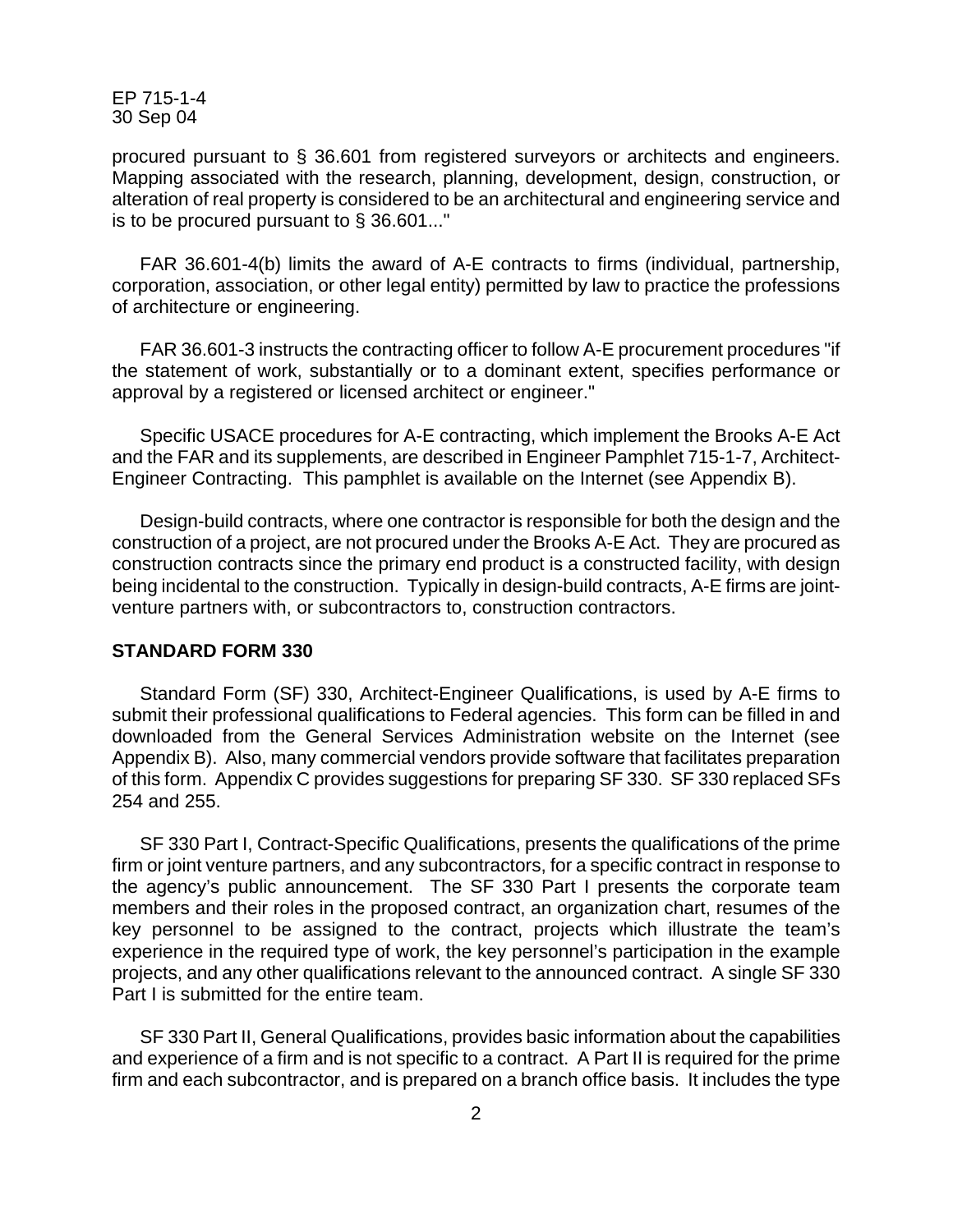of ownership, small business type (if applicable), point of contact, number of personnel in each discipline, profile of the firm's experience, and annual volume of work.

 Firms can submit their SF 330 Part II to the On-Line Representations and Certifications Application (ORCA; [http://orca.bpn.gov/\)](http://orca.bpn.gov/), which is a part of the Federal-wide Business Partner Network (BPN;<http://www.bpn.gov/>). The SF 330 Part II is Question 26 in ORCA; Questions 1-25 on the Representations and Certifications must also be completed. (Representations and Certifications are statements about a firm's ownership, nature and operations.) The firm's qualifications are then available to all Federal agencies. Submission of qualifications to ORCA is voluntary, however it will increase a firm's visibility in the Federal marketplace and may lead to opportunities for contracts that are exempt from public announcement. Firms are encouraged to update their Part II in ORCA at least annually, and will get an automatic reminder notice from ORCA. The information submitted through ORCA is available in a read-only format to the public.

# **ARCHITECT-ENGINEER CONTRACT ADMINISTRATION SUPPORT SYSTEM (ACASS)**

 ACASS is an automated database of A-E qualifications, performance evaluations and contract awards. It is a DoD-wide system that is managed by the Contractor Appraisal Information Center (CAIC) at the Portland District<sup>[2](#page-5-0)</sup> of the Corps of Engineers. ACASS is primarily used by DoD agencies, but various civilian Federal agencies also use the system.

 ACASS is being modernized, which will be completed in 2005. The modernized system will be fully web-enabled, accessible by both the Government and A-E firms. The major changes planned are as follows:

- Performance evaluations. Firms will automatically be sent all draft evaluations by e-mail for comment.
- Qualifications. ACASS will have an interface with ORCA to obtain the SF 330 Part II information on file, and make it available in various report formats. The database of SFs 254 in ACASS, which preceded the SF 330 Part II, will gradually be phased out as firms submit a subsequent SF 330 Part II.
- Contract awards. Contract award data will be electronically obtained from the Federal Procurement Data System – New Generation ([https://www.fpds.gov/\)](https://www.fpds.gov/) instead of the semi-manual process now used.

1

<span id="page-5-0"></span><sup>&</sup>lt;sup>2</sup> U.S. Army Engineer District, Portland; ATTN: CENWP-CT-I; P.O. Box 2946; Portland, Oregon 97208-2946; Telephone: 503-808-4590 or 4591; Facsimile: 503-808-4596.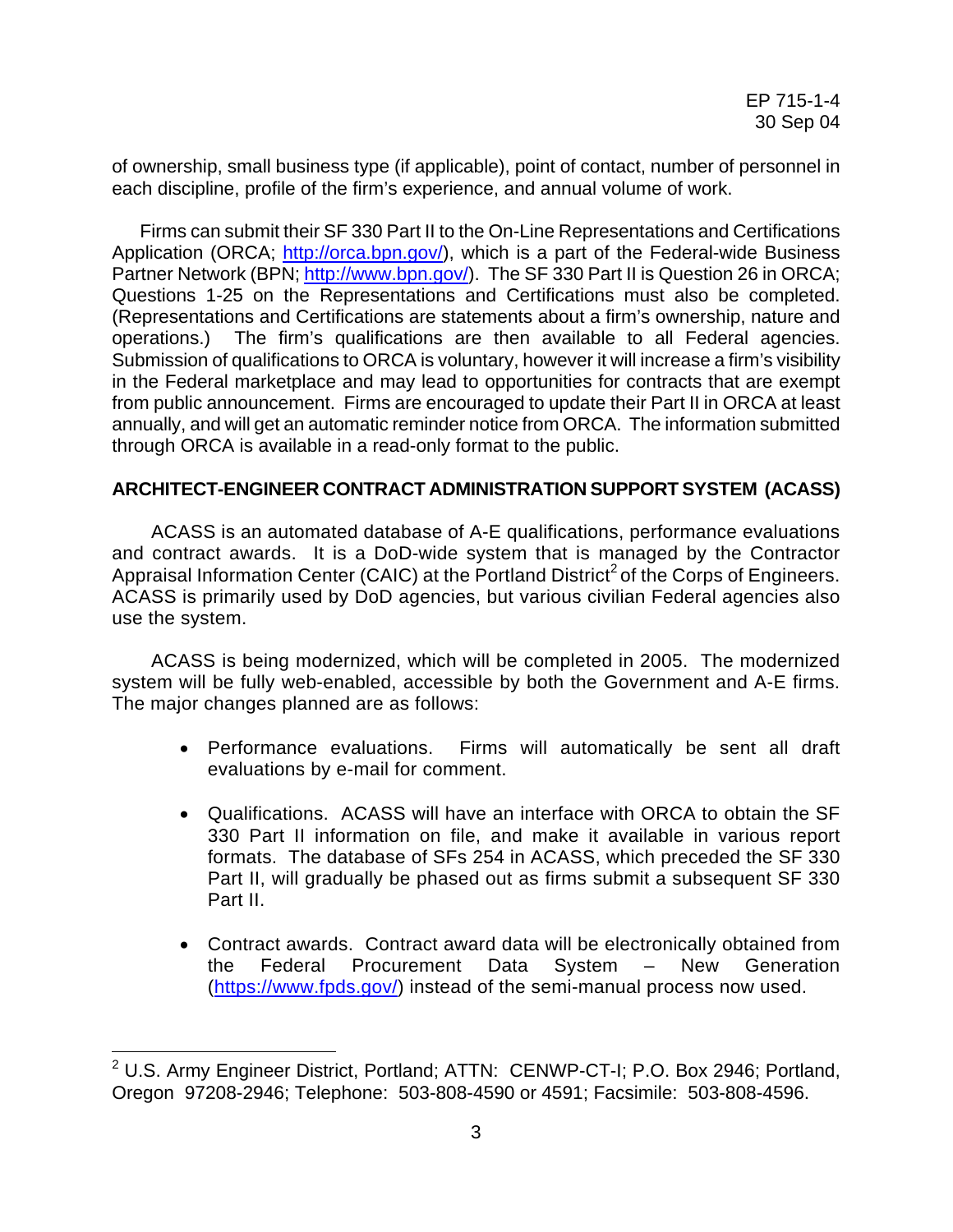#### **ANNOUNCING REQUIREMENTS FOR A-E SERVICES**

Except for certain authorized exceptions such as overseas, classified, non-appropriated fund, or urgent projects, all requirements for A-E services are publicly announced by one of the following two methods described below, depending on the contract amount. There are no "bidder's lists" or "pre-qualified lists" for A-E contracts.

**FedBizOpps** - Contracts over \$25,000 are announced (synopsized) on the Federal Business Opportunities website ([http://www.fedbizopps.gov/\)](http://www.fedbizopps.gov/). The FedBizOpps website can be searched by agency, type of work, geographic area, time period and other parameters. FedBizOpps also offers automatic e-mail notification for announcements meeting specific parameters. Firms are given at least 30 days to respond (except a shorter time period is permissible for contracts of \$100,000 or less). Requirements for A-E services are listed under Service Code C, except that surveying and mapping requirements are listed under Service Codes R and T.

**Local Announcement** - Contracts of \$25,000 or less may be announced on the Internet website and/or public bulletin board of the local contracting office for at least 10 days.

 The public announcement by either of the above methods includes a brief description of the project, the scope of A-E services, the selection criteria (in order of importance), the submission instructions and a point of contact. The announcement will instruct firms to submit a SF 330. Both Parts I and II of the SF 330 are required in order for a firm to be considered for an A-E contract.

The public announcement provides all of the information firms need to prepare their SF 330; solicitation packages are not provided. Contracting offices will answer routine questions about the submission instructions, but firms should not request additional technical information about the contract or required qualifications. The public announcement is not a request for price proposal and firms should not submit any pricerelated information with their SF 330.

 In addition to the required public announcements, many USACE offices also publish contract opportunities on their Internet websites. All USACE offices can be accessed on the Internet through the USACE homepage.

In order to be eligible for a Federal contract award, a firm must register in the Central Contractor Registration (CCR) system [\(http://www.ccr.gov\)](http://www.ccr.gov/). The public announcement will usually provide instructions on CCR requirements. A Data Universal Numbering System (DUNS) Number is required to register in CCR (as well as ORCA). The CCR site tells how to get a DUNS number. A DUNS Number is site-specific and divisionspecific.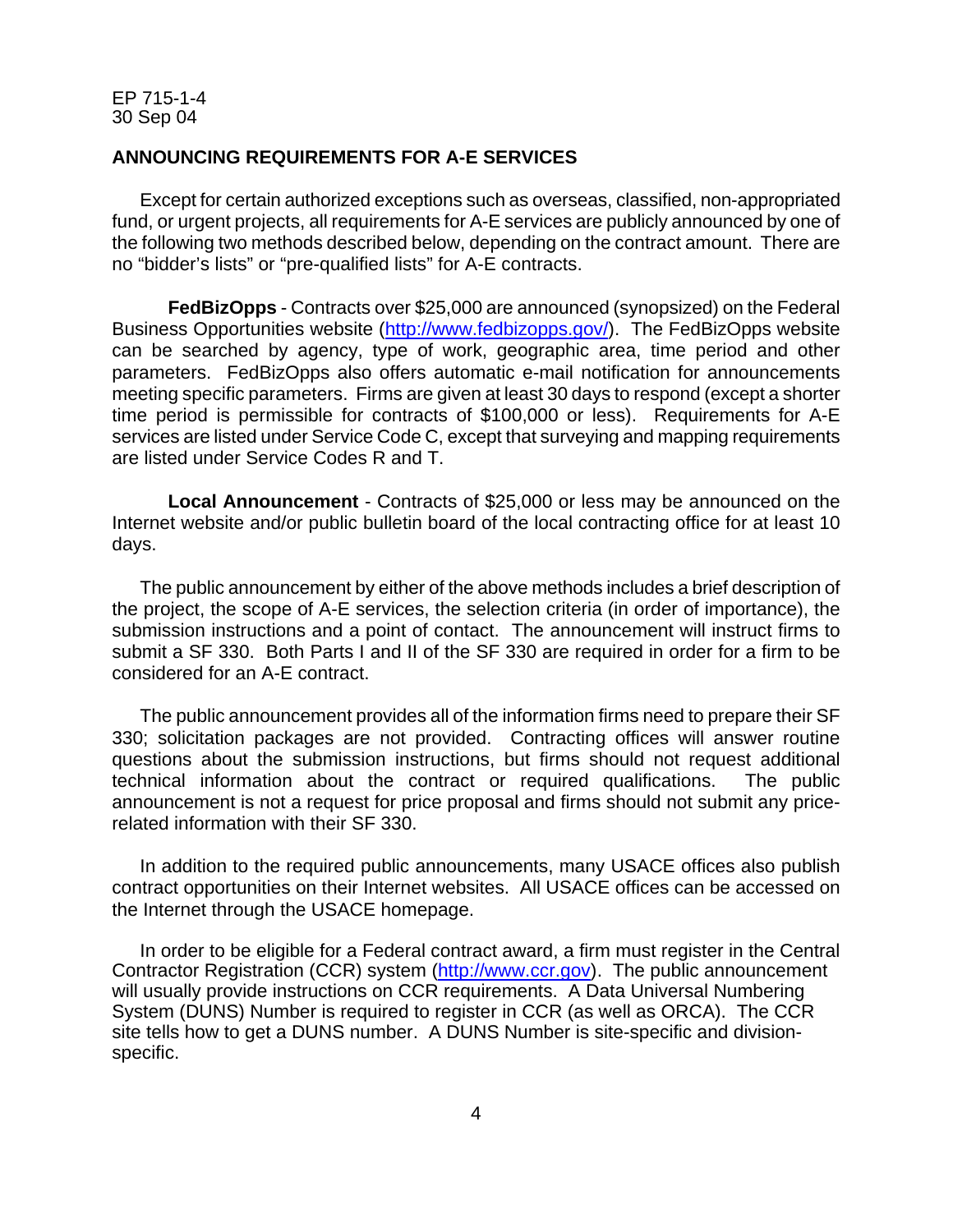# **SELECTION CRITERIA**

FAR 36.602-1 sets the general selection criteria for A-E contracts as follows:

"(1) Professional qualifications necessary for satisfactory performance of required services;

"(2) Specialized experience and technical competence in the type of work required, including, where, appropriate, experience in energy conservation, pollution prevention, waste reduction, and the use of recovered materials;

"(3) Capacity to accomplish the work in the required time;

"(4) Past performance on contracts with Government agencies and private industry in terms of cost control, quality of work, and compliance with performance schedules;

"(5) Location in the general geographical area of the project and knowledge of the locality of the project; provided, that application of this criterion leaves an appropriate number of qualified firms, given the nature and size of the project; and

"(6) Acceptability under other appropriate evaluation criteria."

The Defense FAR Supplement (DFARS) 236.602-1(a)(6) supplements the FAR and specifies additional selection criteria for DoD. In particular, DoD agencies must:

(1) "Consider the volume of work awarded by DoD during the previous 12 months. In considering equitable distribution of work among A-E firms, include small and small disadvantaged business firms and firms that have not had prior DoD contracts,"

(2) "Consider as appropriate superior performance evaluations on recently completed DoD contracts," and

(3) "Consider the extent to which potential contractors identify and commit to small business and to small disadvantaged business, historically black college and university, or minority institution performance of the contract, whether as a joint venture, teaming arrangement, or subcontractor."

The DFARS emphasizes that "the primary factor in A-E selection is the determination of the most highly qualified firm," and that secondary criteria should not be given greater significance than technical qualifications and past performance. The secondary criteria in DoD are geographic proximity, equitable distribution of work and extent of participation of small and disadvantaged businesses. DFARS further states "do not reject the overall most highly qualified firm solely in the interest of equitable distribution of contracts." Price or any cost-related factors are not considered in the selection of A-E firms.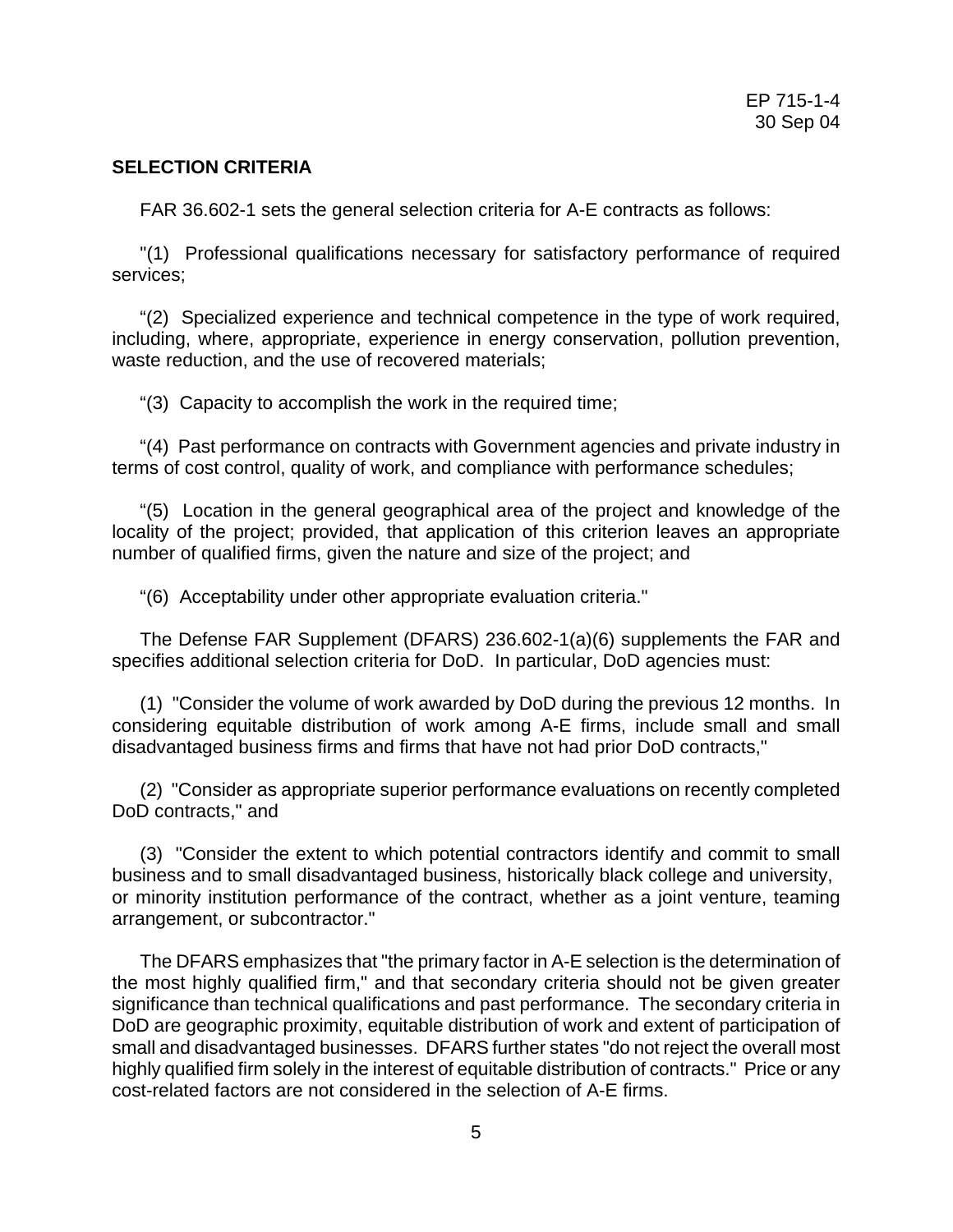#### **SELECTION PROCEDURE**

The evaluation process is conducted by formally constituted preselection (optional) and selection boards at the USACE district or center. Board members are highly qualified professional employees (most will have professional registration) having experience in architecture, engineering, construction and acquisition, and the specific type of work being contracted. The using agency or customer is usually invited to participate on the evaluation board(s) for its contract.

A preselection board, if held, evaluates the SFs 330 and performance evaluations of all firms responding to the public announcement using the published selection criteria. The preselection board then develops a list of highly qualified firms (typically 6-12). Highly qualified firms are those that have a reasonable chance of being considered as most highly qualified by the selection board. Secondary criteria are not applied by a preselection board.

The selection board evaluates the SFs 330 and performance evaluations of the highly qualified firms using the primary selection criteria and develops a list of at least three most highly qualified firms, in order of preference. If a preselection board was not held, the initial phase of a selection board is conducted similar to a preselection board.

When evaluating firms, the boards are especially concerned with the following factors:

- Does the prime firm and its key subcontractors have adequate depth in all required disciplines?
- Are the key personnel degreed and registered in their disciplines and do they have pertinent experience in the required type of work?
- Does the prime firm and its key subcontractors have experience in the required work?
- Have most of the proposed team members successfully worked together on similar projects?
- Are the responsibilities of all team members clear?
- Does the prime firm and its subcontractors have established quality management programs?
- What is the past performance record of the prime firm and its subcontractors? Appendix R of EP 715-1-7 explains how past performance is considered.

The selection board conducts interviews (referred to as "discussions" in the Brooks A-E Act) with the most highly qualified firms prior to ranking them. The firms are asked similar questions about their experience, capabilities, organization, quality management procedures, and approach for the project. For most projects the interviews are conducted by telephone. However, for very significant projects, the selection board may request that firms make in-person presentations. The secondary criteria are only applied as a "tiebreaker," if necessary, in ranking the most highly qualified firms after the interviews.

A selection board report is presented to the selection authority for approval. For most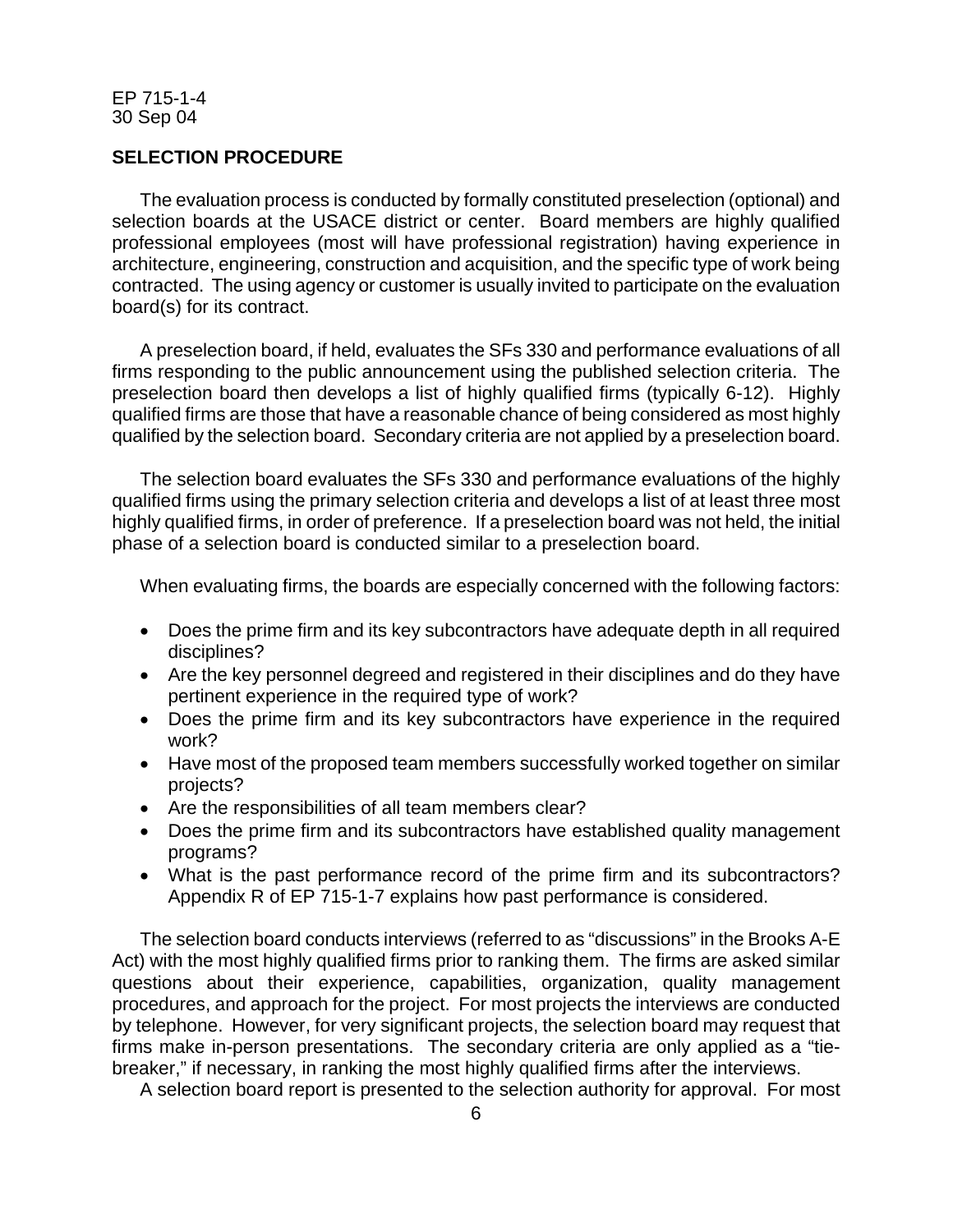contracts, the district or center commander or deputy commander is the selection authority.

#### **NOTIFICATION AND DEBRIEFING OF UNSUCCESSFUL FIRMS**

All firms who responded to a public announcement are notified of their selection status within 10 days after approval of the selection board report. If a procurement is canceled, notices are promptly sent to all firms that responded to the announcement. Also, if a procurement is significantly delayed, notices are sent to all firms still under consideration.

A firm may request a debriefing on why it was not selected. The firm must request the debriefing in writing or electronically within 10 days after its receipt of selection notification. The debriefing will be conducted by the selection board chairperson or his/her designee. The debriefing may be by telephone or in-person, as mutually agreed between the firm and the Corps debriefer, and usually within 14 days of the request. A firm will be advised of all significant weak or deficient factors in their qualification submission for that particular project, which will enable the firm to better compete for future similar contracts. Specific qualifications of other firms will not be discussed. Part I of the SF 330 is exempt from release under the Freedom of Information Act since the information is proprietary.

#### **CONTRACT NEGOTIATIONS**

Contract negotiations are conducted in accordance with FAR Subparts 15.4 and 36.6. Negotiations are initiated first with the highest qualified firm. The firm is provided a statement of work (SOW), project information and design criteria. One or more preproposal conferences are usually held (often at the project site) to discuss and refine the SOW and project requirements. The firm then prepares and submits a price proposal as instructed. At the same time, the Government prepares an independent cost estimate.

After careful evaluation of the proposal by the Corps, which may include an audit for larger contracts, negotiations will be initiated. If a "mutually satisfactory contract cannot be negotiated" (FAR 36.606(f)), negotiations are initiated with the firm ranked next on the approved selection report. This procedure would continue until a mutually satisfactory contract has been negotiated and awarded by the contracting officer. For most projects, the firm will be required to submit for USACE approval a Design Quality Control Plan showing specifically how it will manage, coordinate and review the work.

#### **CONTRACT TYPES**

Two contract types are principally used in USACE for A-E services: project-specific contracts and indefinite delivery contracts (IDCs). (Contract types are covered in FAR Part 16.) Project-specific contracts are used for moderate-to-large size projects when the SOW can be reasonably defined during negotiations. Usually the contract is firm-fixed-price (FFP), meaning an agreement to pay a certain price for specified services and products. Monthly progress payments are made based upon satisfactorily completed work.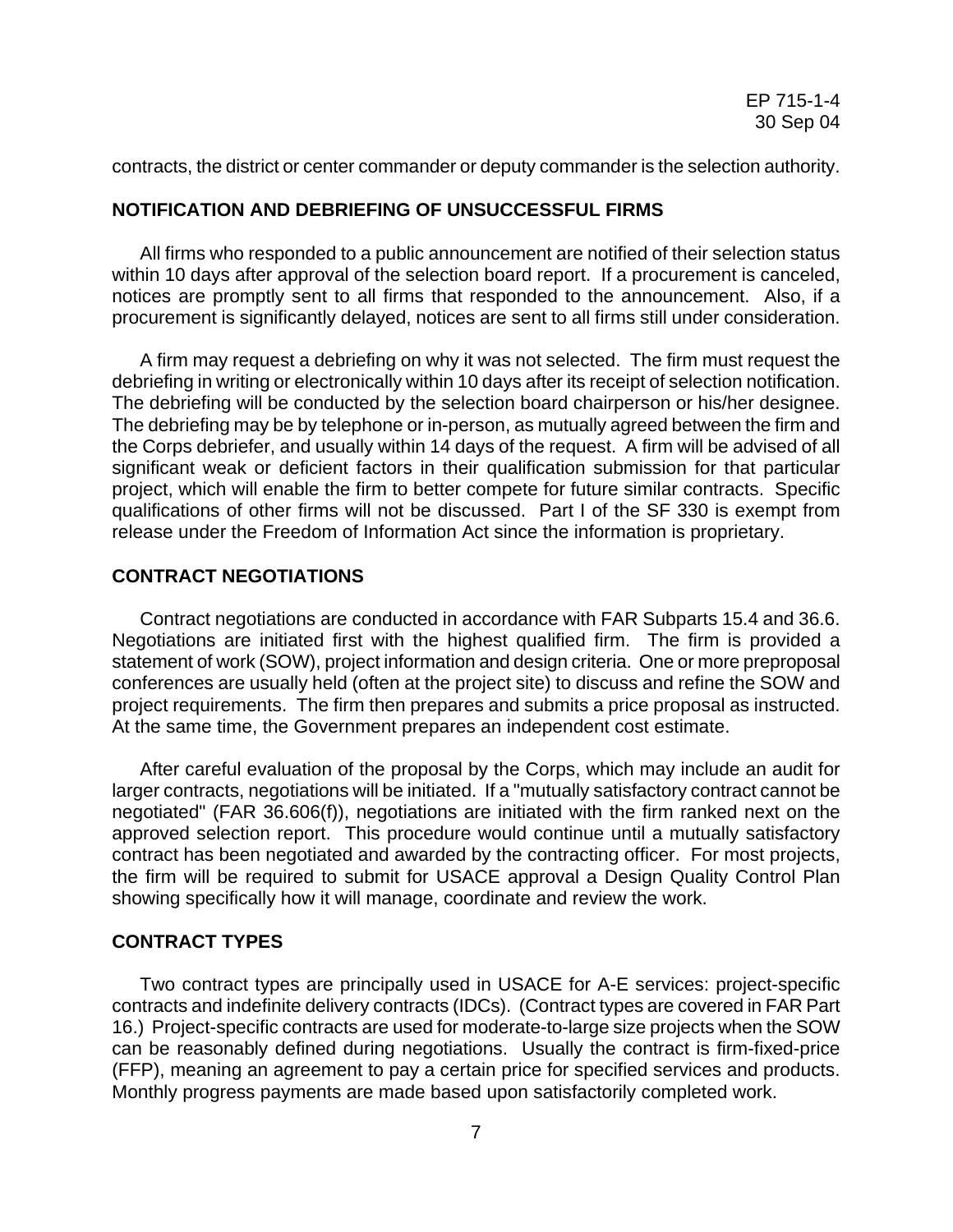IDCs are typically used for small-to-moderate size projects when procurement of the A-E services by separate project-specific contracts would be uneconomical or untimely. Work is accomplished by individually negotiated task orders, which are usually FFP. Typically, contracts do not exceed \$3,000,000, although larger contracts can be authorized by HQUSACE. Contracts are usually three years, but longer contracts may be approved by HQUSACE if appropriate.

 An IDC consists of negotiated rates for all anticipated labor disciplines, overhead, tests, supplies, travel, and, in some cases, profit. These contract rates are then used in pricing individual task orders. Monthly progress payments are also made based upon completed work for each order.

#### **OVERSEAS CONTRACTS**

Some A-E contracts are awarded by USACE offices located outside of the United States. The procedures for awarding such contracts depend on local laws and international agreements. A-E firms interested in doing overseas work for USACE should contact the appropriate USACE contracting office shown on the USACE home page.

#### **SMALL BUSINESS UTILIZATION PROGRAMS**

A policy of the Government is to place a fair portion of its acquisitions with various small businesses (SB) and to encourage subcontracting to small businesses. The following programs support this policy in USACE. Also see Appendix J of EP 715-1-7 for a detailed discussion of the small business program.

#### **Small Business and SB Set-Asides**

A SB A-E firm must have average annual receipts over the past 3 years of no more than \$4,000,000 (for most types of A-E services). SB firms self-certify their size status. Under certain conditions a contract may be set aside for competition by SB firms only. A public announcement will clearly state if a project is set aside for SB.

SB set-asides for A-E services are governed by the Small Business Competitiveness Demonstration Program (SBCDP), which monitors the ability of SB firms to compete successfully with larger businesses, without the use of set-asides. Under the SBCDP, if at least 40% (measured in dollars) of all A-E contract awards in a 12-month period are made to small businesses, then A-E contracts are not set aside for SB. However, when awards to SB firms fall below 40%, DoD may direct that SB A-E set-asides be reinstated (except for contracts of \$300,000 or more for military construction or family housing which are exempt by statute).

#### **Small Disadvantaged Businesses and Set-Asides**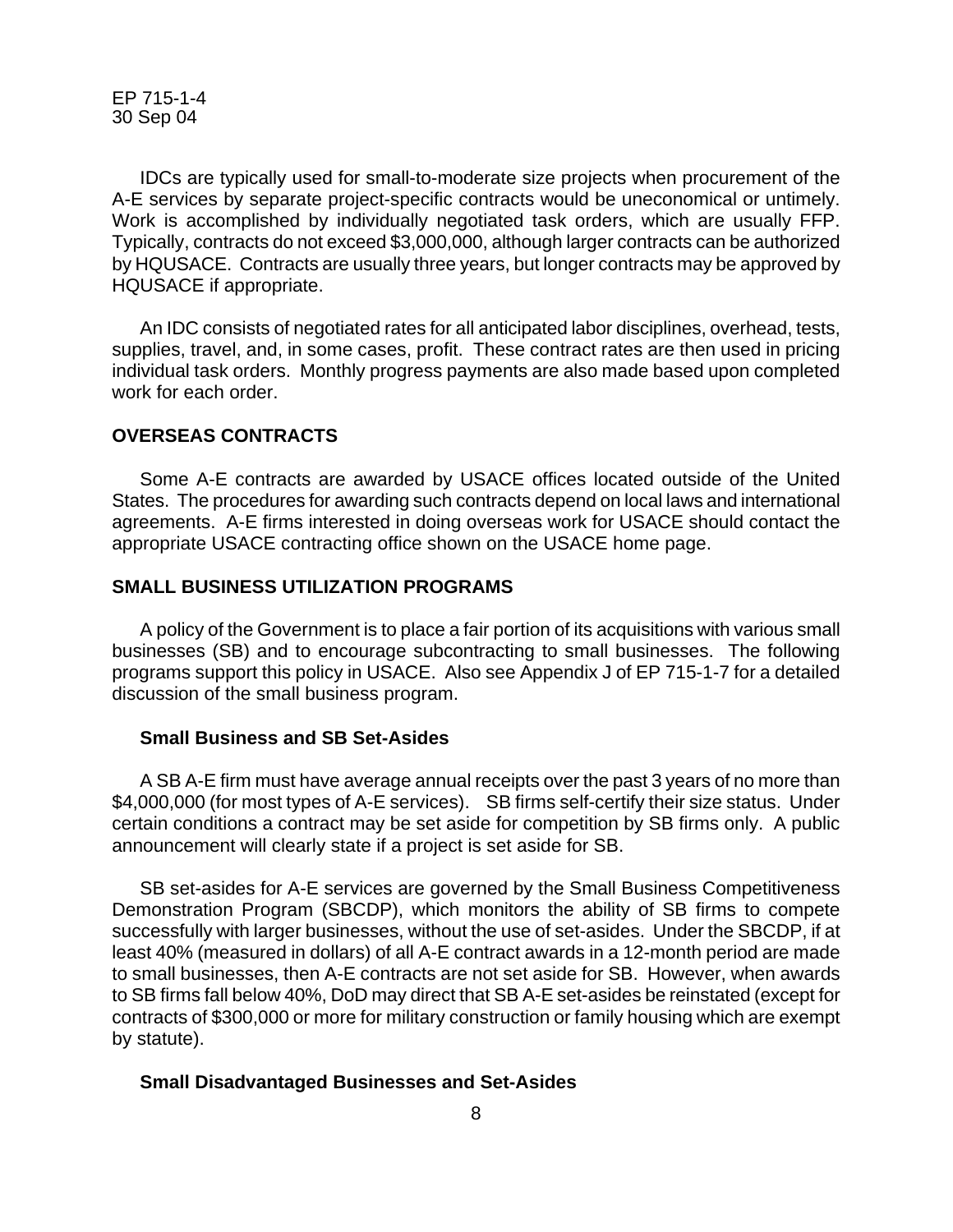A Small Disadvantaged Business (SDB) is a SB that is at least 51% owned and controlled by one or more individuals who are socially and economically disadvantaged. A SDB must be certified by the U.S. Small Business Administration (SBA). SDB set-asides of A-E contracts are not currently authorized in DoD, except under the 8(a) program, which is discussed below.

# **8(a) Program and Set-Asides**

An 8(a) firm is a SDB that is certified by SBA in its Section 8(a) program. A-E contracts of any amount and for any program may be set-aside for exclusive competition among 8(a) firms. Public announcement is not required, but a selection board is still held. A sufficient number of 8(a) firms must be considered to ensure adequate competition. The SBA can recommend 8(a) firms to USACE contracting offices, or 8(a) firms can "self-market" directly with USACE offices. The highest qualified firm is requested to submit a price proposal, and negotiations are initiated. Agreement must be at a fair market price.

# **Historically Underutilized Business Zone (HUBZone) Business and Set-Asides**

A HUBZone business is a firm that has been certified by the SBA in the HUBZone Program. A-E contracts of any amount and for any program may be set-aside for exclusive competition among HUBZone-certified firms. A public announcement is required and will clearly state if a project is set aside for exclusive competition among HUBZone firms. The highest qualified firm is requested to submit a price proposal, and negotiations are initiated. Agreement must be at a fair market price.

#### **Service-Disabled Veteran-Owned Small Business (SVOSB) and Set-Asides**

A "service-disabled veteran-owned small business concern" is a small business concern, not less than 51% of which is owned by one or more service-disabled veterans or, in the case of any publicly owned business, not less than 51% of the stock of which is owned by one or more veterans, and the management and daily business operations of which are controlled by one or more service-disabled veterans, or, in the case of a veteran with permanent and severe disability, the spouse or permanent caregiver of such veteran. A service-disabled veteran means a veteran with a disability that is service-connected. SVOSB firms self-certify their ownership status. A-E contracts of any amount and for any program may be set-aside for SVOSB firms. A public announcement is required and will clearly state if a project is set aside for exclusive competition among SVOSB firms. The highest qualified firm is requested to submit a price proposal, and negotiations are initiated. Agreement must be at a fair market price.

#### **Subcontracting**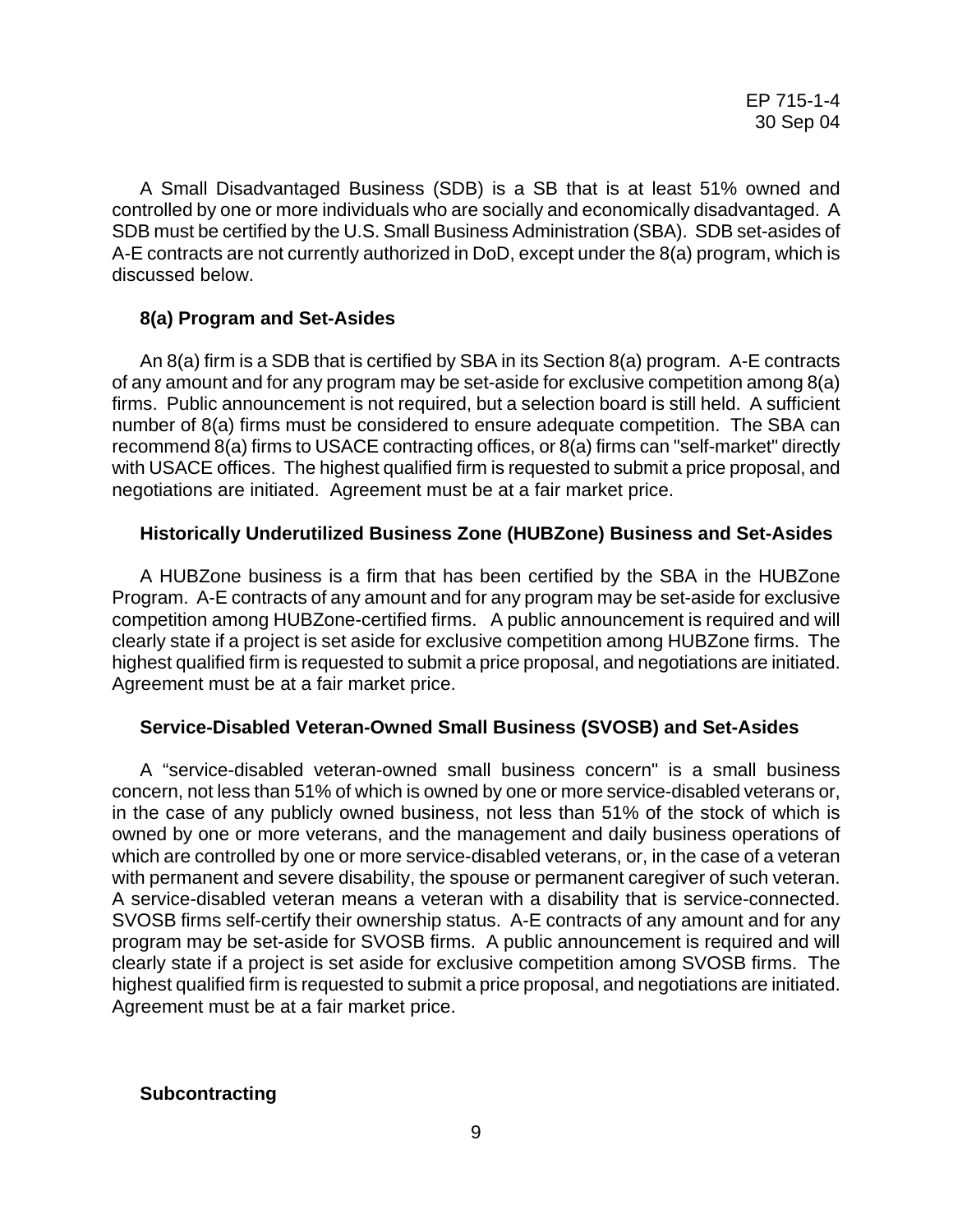An A-E contract over \$500,000 that is awarded to a large business must include a subcontracting plan that provides maximum practicable subcontracting opportunities for small business. Subcontracting plans are negotiated and must be approved by the contracting officer prior to contract award. A prime firm must report on compliance with its subcontracting plan during performance of the contract.

#### **Deputy for Small Business**

Each USACE command has a Deputy for Small Business to promote the utilization of SB, SDB, Women-Owned Small Business (WOSB), HUBZone, and SVOSB contractors. Additional information on the above programs can be obtained from any Deputy for Small Business. Their names and phone numbers are available on the USACE home page at [http://www.hq.usace.army.mil/hqsb/contracting.htm.](http://www.hq.usace.army.mil/hqsb/contracting.htm)

#### **CONTRACT PERFORMANCE**

 A-E firms hired by USACE are expected to provide high quality services, on time and on budget. The USACE technical staff may provide considerable assistance to the A-E firm in interpreting the SOW, clarifying design criteria, and accessing the project site. The firm will be requested to prepare a quality control plan and perform an independent technical review. There will be review submissions and progress meetings at various phases of a project. However, the A-E firm remains "responsible for the professional quality, technical accuracy, and the coordination of all designs, drawings, specifications, and other services furnished" (FAR 52.236-23). Also, the A-E firm must "accomplish the design … at a price that does not exceed the estimated construction contract price as set forth" in the contract or must redesign the project at no additional cost to the Government (FAR 52.236-22).

#### **PERFORMANCE EVALUATIONS**

Past performance is a very critical consideration in the selection of firms for A-E contracts. FAR 36.604 requires the preparation of performance evaluations for A-E contracts of more than \$25,000. In USACE, performance evaluations are also prepared for each IDC task order over \$25,000. A performance evaluation is prepared after the completion of the design or engineering services, and after the completion of construction, when applicable.

A firm is promptly provided a copy of its completed evaluation by the Corps office managing the contract. A firm should contact the Corps' project manager or contracting officer if it does not receive an evaluation within 60 days of completing a project. Completed evaluations in ACASS are automatically forwarded to the Federal-wide Past Performance Information Retrieval System (PPIRS), where they are maintained for a period of 6 years as required by FAR 36.604. A-E firms can directly access PPIRS ([http://www.ppirs.gov](http://www.ppirs.gov/)) to obtain all their evaluations on file by using their DUNS Number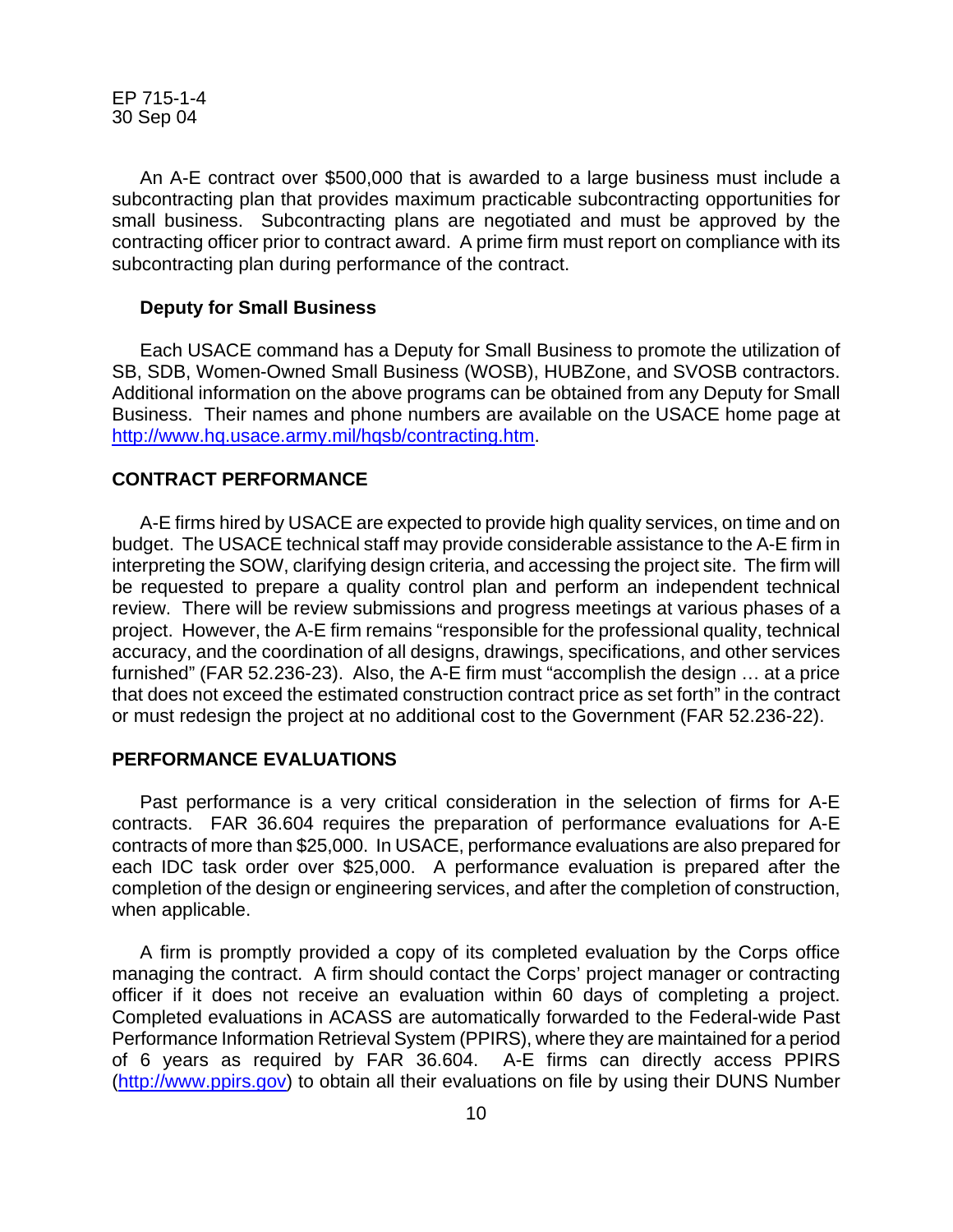and Marketing Partner Identification Number generated when they register in CCR.

 DD Form 2631 is used for preparation of the performance evaluation in DoD. (Currently, the November 1992 edition of the DD 2631 is used in ACASS. When the modernization is completed, the April 1999 edition will be used.) During contract negotiations, a firm will be provided a blank copy of this form so that it understands how it will be evaluated. The evaluation considers both the quality of the individual disciplines and overall contract performance, such as meeting cost limitations, accuracy and coordination of plans and specifications, and design constructibility. There are five overall rating levels, ranging from "excellent" to "poor." A firm may appeal a proposed rating of "below average" or "poor" to a higher level in USACE. If a firm does receive an adverse evaluation, it should address in future submittals what it has done to improve its performance.

# **SUMMARY**

To improve your chances of being awarded a contract for A-E services with USACE:

- Maintain long-term partnerships with highly qualified consultants and joint venture partners.
- Actively participate in industry and professional organizations to keep up with the state-of-the-art and market trends.
- Know the Federal acquisition system.
- Register in the Central Contractor Registration system.
- Keep your SF 330 Part II current and on file in ORCA.
- Track what is happening in USACE via the Internet.
- Visit USACE districts and centers to find out what services they need and what they expect.
- If you are a small business, contact the Deputy for Small Business at your local USACE office for advice and assistance. Also, visit the SBA website for useful information.
- Read the FedBizOpps regularly.
- Carefully put together a SF 330 package that thoroughly, concisely and clearly addresses all of the requirements in the public announcement.
- Get a thorough debriefing on why you were not selected for a contract. Then, improve your qualifications accordingly for the next contract.
- If you are awarded a contract, provide high quality and responsive services. **Earn** an exceptional performance evaluation!

# **Good luck!**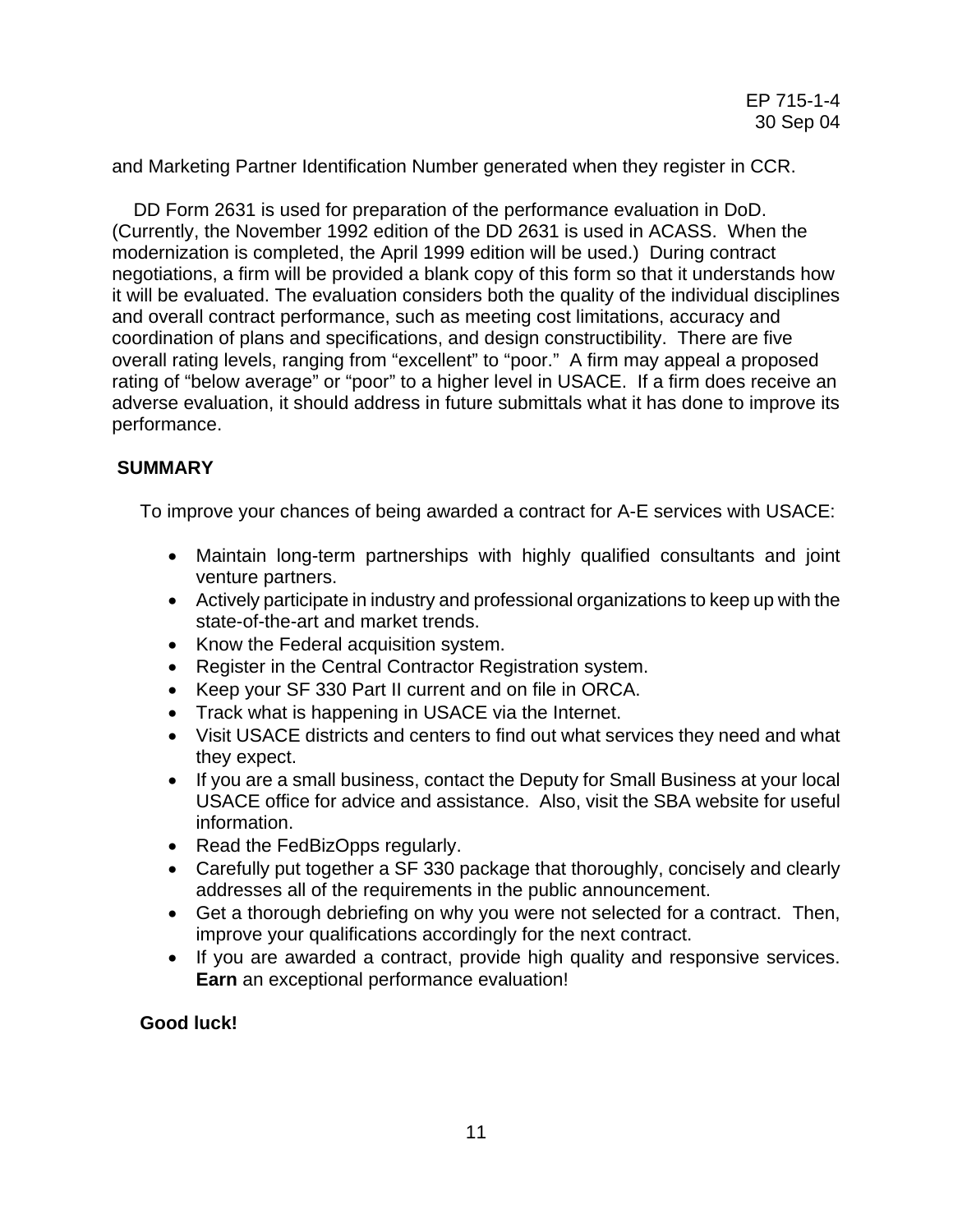# **APPENDIX A BROOKS ARCHITECT-ENGINEER ACT PUBLIC LAW 92-582, AS AMENDED**

# **TITLE 40-PUBLIC BUILDINGS, PROPERTY AND WORKS**

# **SUBCHAPTER VI-SELECTION OF ARCHITECTS AND ENGINEERS**

# **§ 541. Definitions**

As defined in this subchapter-

(1) The term "firm" means any individual, firm, partnership, corporation, association, or other legal entity permitted by law to practice the professions or architecture or engineering.

(2) The term "agency head" means the Secretary, Administrator, or head of a department, agency, or bureau of the Federal Government.

(3) The term "architectural and engineering services" means-

(A) professional services of an architectural or engineering nature, as defined by State law, applicable, which are required to be performed or approved by a person licensed, registered or certified to provide such services as described in this paragraph;

(B) professional services of an architectural or engineering nature performed by contract that are associated with research, planning, development, design, construction, alteration, or repair of real property; and

(C) such other professional services

of an architectural or engineering nature, or incidental services, which members of the architectural and engineering professions (and individuals in their employ) may logically or justifiably perform, including studies, investigations, surveying and mapping, tests,<br>evaluations, consultations. consultations. comprehensive planning, program management, conceptual designs, plans and specifications, value engineering, construction phase services, soils engineering, drawing reviews, preparation of operating and maintenance manuals, and other related services.

# **§ 542. Congressional declaration of policy**

The Congress hereby declares it to be the policy of the Federal Government to publicly announce all requirements for architectural and engineering services, and to negotiate contracts for architectural and engineering services on the basis of demonstrated competence and qualification for the type of professional services required and at fair and reasonable prices.

# **§ 543. Requests for data on architectural and engineering services**

In the procurement of architectural and engineering services, the agency head shall encourage firms engaged in the lawful practice of their profession to submit annually a statement of qualifications and performance data. The agency head, for each proposed project,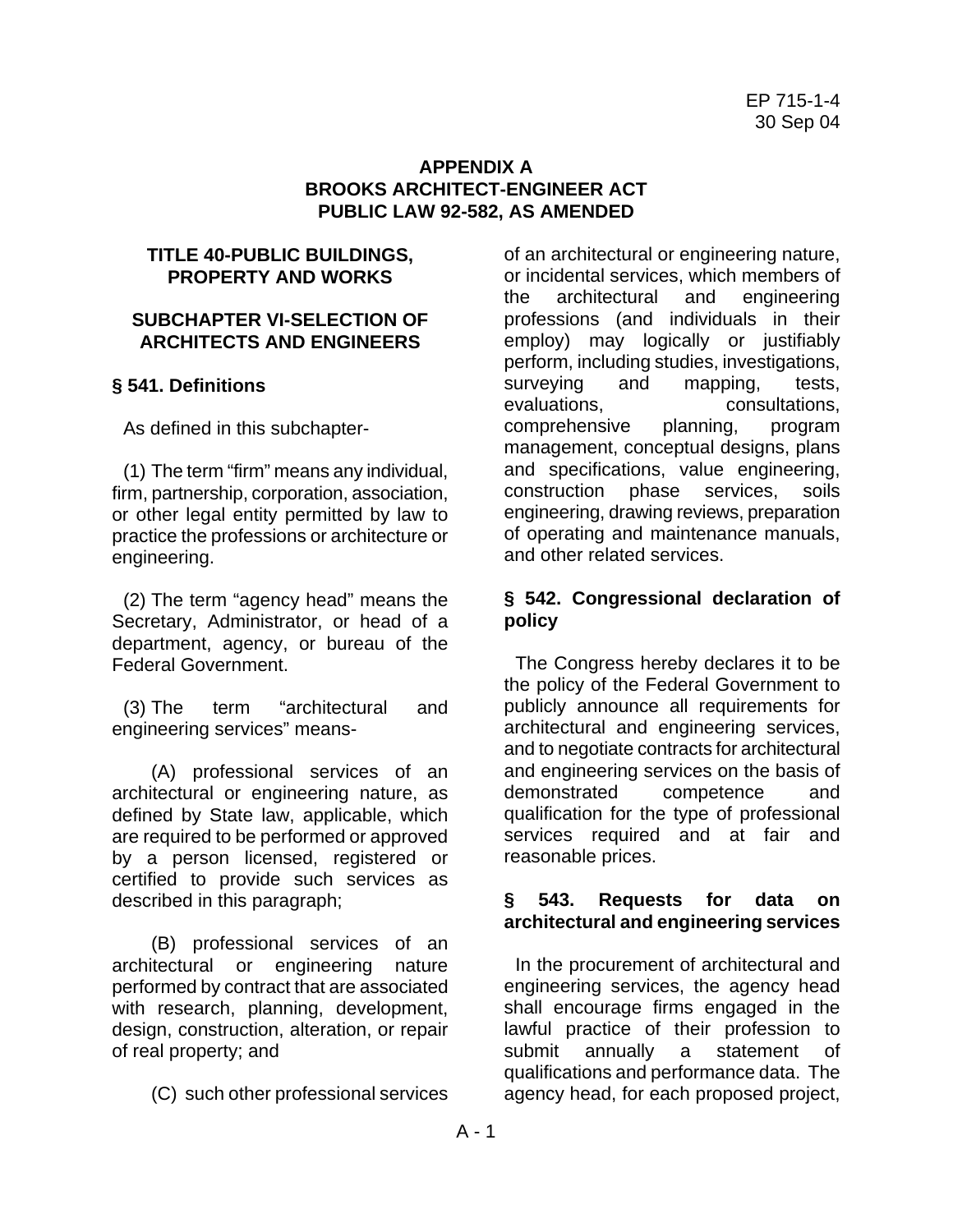shall evaluate current statements of qualifications and performance data on file with the agency, together with those that may be submitted by other firms regarding the proposed project, and shall conduct discussions with no less than three firms regarding anticipated concepts and the relative utility of alternative methods of approach for furnishing the required services and then shall select therefrom, in order of preference, based upon the criteria established and published by him, no less than three of the firms deemed to be the most highly qualified to provide the services required.

#### **§ 544. Negotiation of contracts for architectural and engineering services**

(a) Negotiation with highest qualified firm

The agency head shall negotiate a contract with the highest qualified firm for architectural and engineering services at compensation which the agency head determines is fair and reasonable to the Government. In making such determination, the agency head shall take into account the estimated value of the services to be rendered, the scope, complexity, and professional nature thereof.

(b) Negotiation with second and third, etc., most qualified firms

Should the agency head be unable to negotiate a satisfactory contract with the firm considered to be the most qualified, at a price he determines to be fair and reasonable to the Government, negotiations with that firm shall be formally terminated. The agency head shall then undertake negotiations with the second most qualified firm. Failing accord with the second most qualified firm, the agency head should terminate negotiations. The agency head should then undertake negotiations with the third most qualified firm.

(c) Selection of additional firms in event of failure of negotiation with selected firms

Should the agency head be unable to negotiate a satisfactory contract with any of the selected firms, he shall select additional firms in order of their competence and qualification and continue negotiations in accordance with this section until an agreement is reached.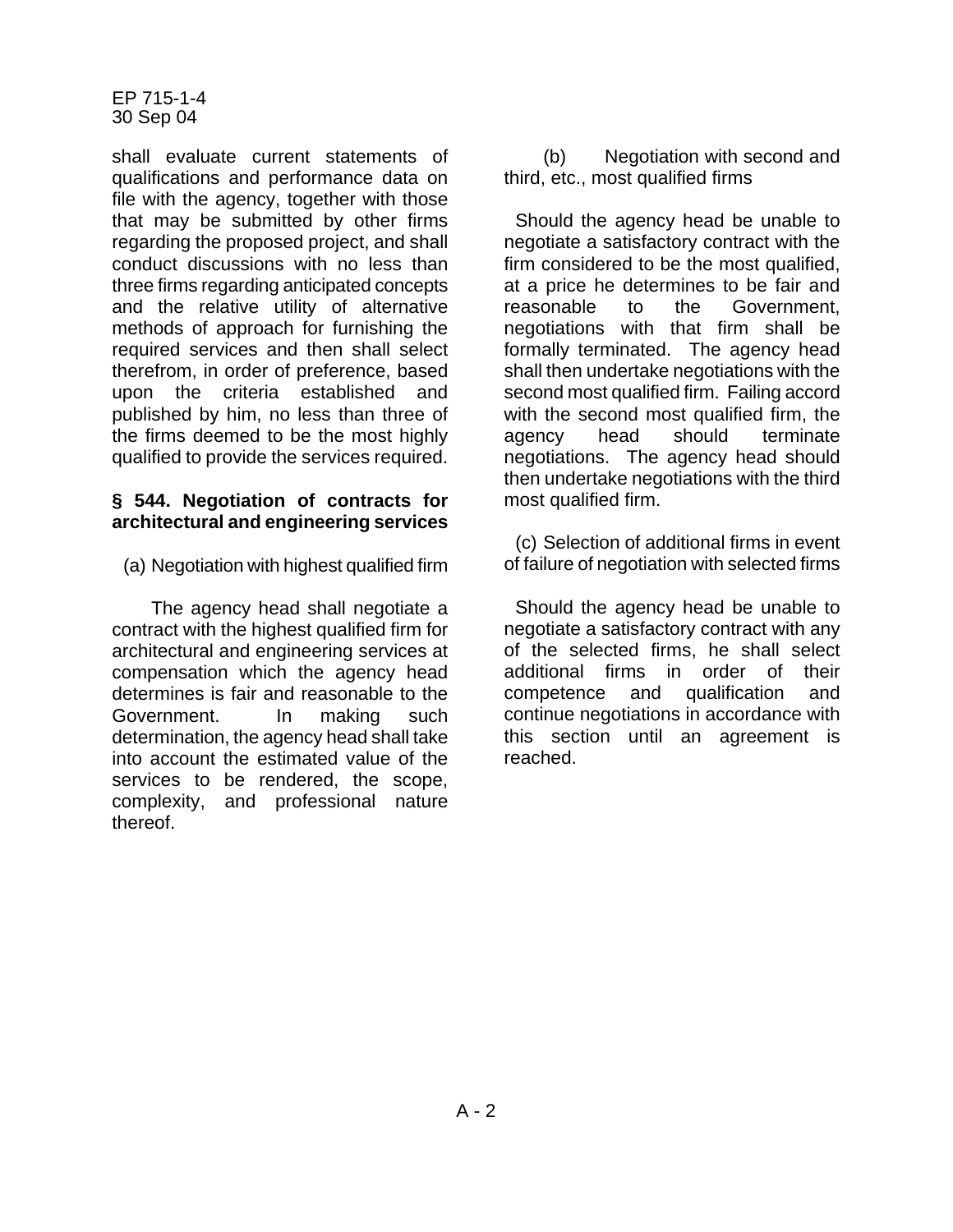# **APPENDIX B USEFUL INTERNET ADDRESSES**

- U.S. ARMY CORPS OF ENGINEERS (USACE) HOME PAGE: [http://www.usace.army.mil](http://www.usace.army.mil/)
- HQUSACE, ENGINEERING AND CONSTRUCTION DIVISION: <http://www.usace.army.mil/inet/functions/cw/cecwe/>
- FEDERAL ACQUISITION REGULATION (FAR): <http://www.arnet.gov/far>
- DEFENSE FAR SUPPLEMENT (DFARS): <http://farsite.hill.af.mil/Vfdfar1.htm>
- ARMY FAR SUPPLEMENT (AFARS): <http://farsite.hill.af.mil/reghtml/regs/other/afars/afartoc.htm>
- CORPS OF ENGINEERS FAR SUPPLEMENT (EFARS): <http://www.hq.usace.army.mil/cepr/asp/main/parc.asp> Click on "Library", then "EFARS."

DEFENSE ACQUISITION DESKBOOK: Comprehensive collection of DoD acquisition policies and procedures.

[http://www.deskbook.osd.mil](http://www.deskbook.osd.mil/)

FEDERAL ACQUISITION JUMP STATION: Links to Federal-wide acquisition sites. <http://nais.nasa.gov/fedproc/home.html>

WHERE IN FEDERAL CONTRACTING: Federal contracting regulations, information, newsletters, business opportunities, and small business information. <http://www.wifcon.com/>

- USACE PUBLICATIONS: <http://www.usace.army.mil/inet/usace-docs>
- EP 715-1-4, COMPETING FOR ARCHITECT-ENGINEER CONTRACTS WITH THE U.S. ARMY CORPS OF ENGINEERS:

<http://www.usace.army.mil/inet/usace-docs/eng-pamphlets/ep715-1-4/toc.htm>

- EP 715-1-7, ARCHITECT-ENGINEER CONTRACTING: <http://www.usace.army.mil/inet/usace-docs/eng-pamphlets/ep715-1-7/toc.htm>
- FEDERAL BUSINESS OPPORTUNITIES: Click on "Vendors." [http://www.fedbizopps.gov](http://www.fedbizopps.gov/)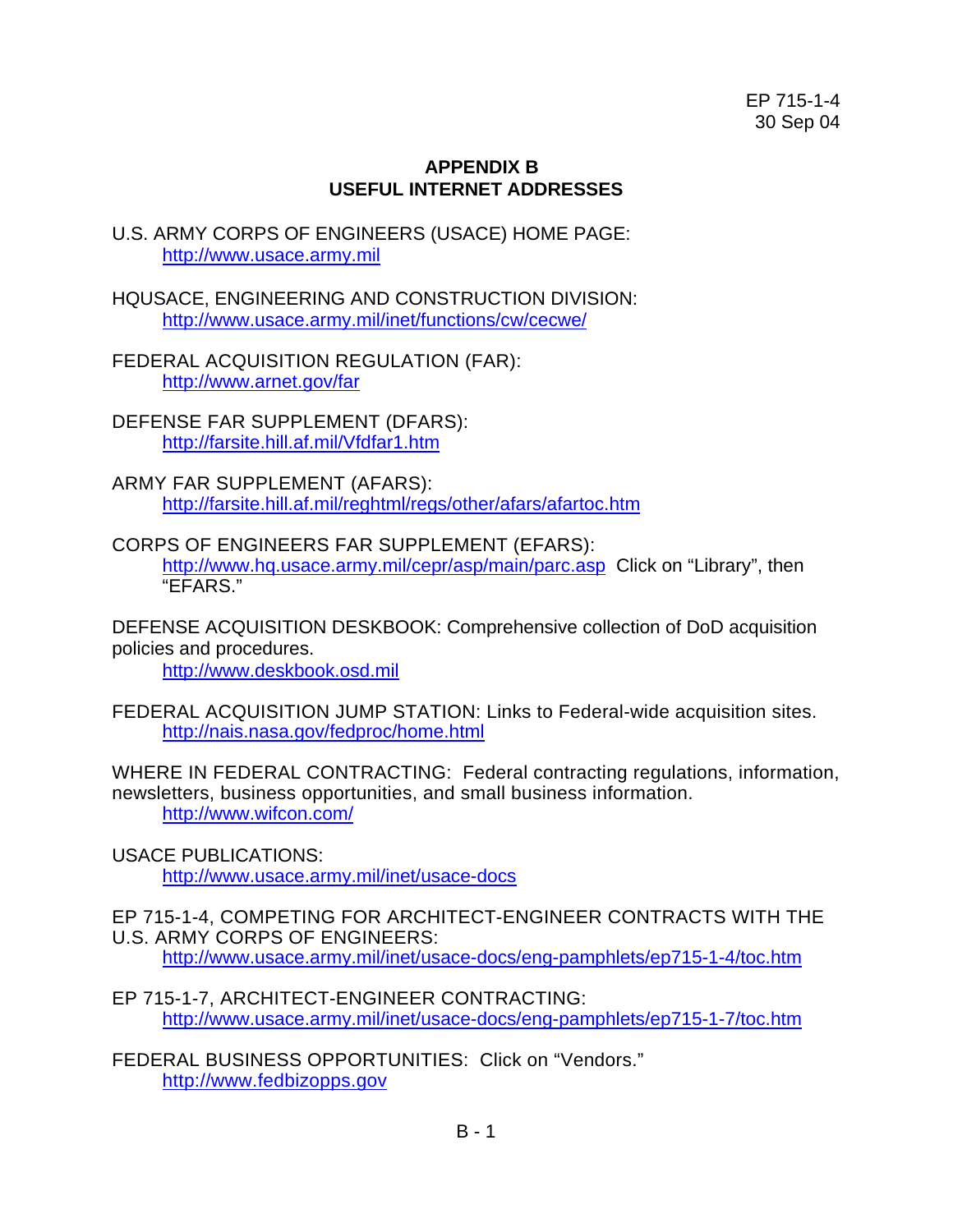CENTRAL CONTRACTOR REGISTRATION: [http://www.ccr.gov](http://www.ccr.gov/)

BUSINESS PARTNER NETWORK (BPN): Single source for vendor data for the Federal Government.

<http://www.bpn.gov/>

ON-LINE REPRESENTATIONS AND CERTIFICATIONS APPLICATION (ORCA): Part of BPN. Question 26 is SF 330 Part II. <http://orca.bpn.gov/>

PAST PERFORMANCE INFORMATION RETRIEVAL SYSTEM (PPIRS): <http://www.ppirs.gov/>

FEDERAL PROCUREMENT DATA SYSTEM – NEW GENERATION: <https://www.fpds.gov/>

STANDARD FORM 330, ARCHITECT-ENGINEER QUALIFICATIONS: <http://www.gsa.gov/Portal/gsa/ep/formslibrary.do?formType=SF>

SMALL BUSINESS ADMINISTRATION: [http://www.SBAonline.SBA.gov](http://www.sbaonline.sba.gov/) 

DYNAMIC SMALL BUSINESS SEARCH: Part of CCR: [http://dsbs.sba.gov/dsbs/dsp\\_dsbs.cfm](http://dsbs.sba.gov/dsbs/dsp_dsbs.cfm)

USACE SMALL BUSINESS OFFICE: <http://www.hq.usace.army.mil/hqsb/>

NORTH AMERICAN INDUSTRIAL CLASSIFICATION SYSTEM (NAICS): <http://www.census.gov/epcd/www/naics.html>

TRI-SERVICE CADD/GIS CENTER: <https://tsc.wes.army.mil/>

USACE TECH INFO: Regulations, design criteria, design guidance, specifications, etc. <http://www.hnd.usace.army.mil/techinfo>

TRI-SERVICE SOLICITATION NETWORK: [http://tsn.wes.army.mil](http://tsn.wes.army.mil/)

ARCHITECT-ENGINEER CONTRACT ADMINISTRATION SUPPORT SYSTEM: <https://www.nwp.usace.army.mil/ct/i>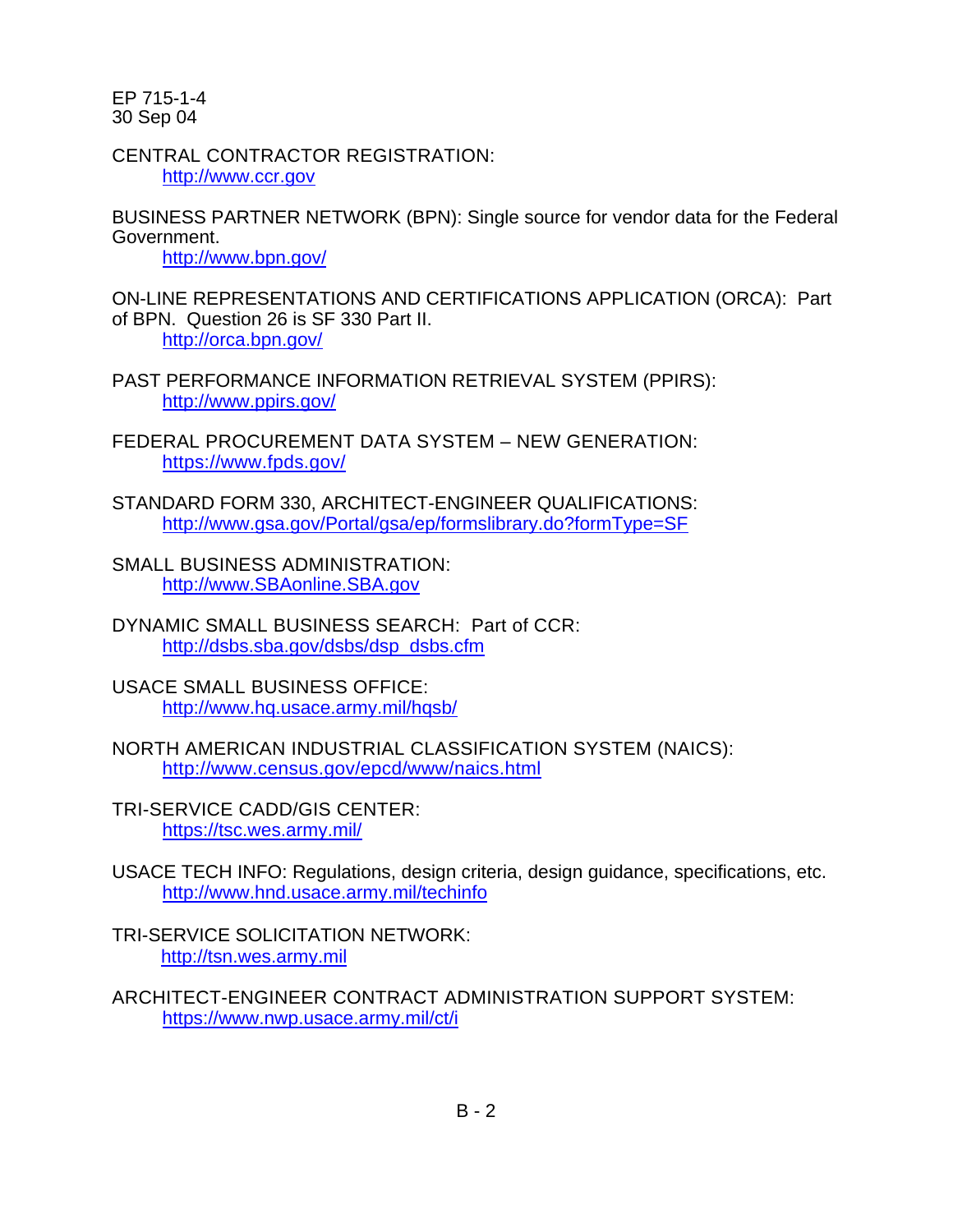# **APPENDIX C SUGGESTIONS FOR PREPARING STANDARD FORM 330**

#### **GENERAL**

The capability of an A-E firm to perform a certain project will be evaluated from its SF 330. Hence, a firm must prepare this document thoroughly, logically and professionally to ensure the best consideration by the A-E evaluation boards. Some general advice:

\* Read the FedBizOpps synopsis carefully. Address all requirements in the synopsis thoroughly, concisely and clearly.

\* Submit only for projects that your firm is well qualified to perform.

\* Do not include extraneous material such as a general marketing brochure. A thicker submission is not a better submission. Evaluation board members spend the same amount of time viewing each submission. Hence, extraneous material will only dilute the review of your submission.

\* A cover letter is not necessary. Use Section H of the SF 330 Part I to express your firm's commitment to a project.

\* Part I and Parts II should be bound into one document using a plastic spiral fastener along the long edge. Tab all documents.

\* Bold print or shading may be used to emphasize important information. Avoid small and difficult-to-read fonts.

\* Automated software may be used to prepare a SF 330 provided the general order and format of the information are maintained.

# **SF 330 PART I – CONTRACT-SPECIFIC QUALIFICATIONS**

A SF 330 Part I is prepared for the entire team. A SF 330 Part I can be adjusted some, provided the basic order and format of the information is maintained. Use bulleted phrases, charts, graphics and matrices instead of long sentences. The instructions on the SF 330 Part I are generally self-explanatory. The following additional advice is offered:

\* Section C. List only the offices that will have a key role in the performance of the contract, and include a Part II for each key office.

\* Section E. The relevant projects selected to illustrate the qualifications of the key personnel do not have to match the projects in Section F. For example, a person may be new to a firm, and all of his/her relevant projects are with a previous firm. Make sure all key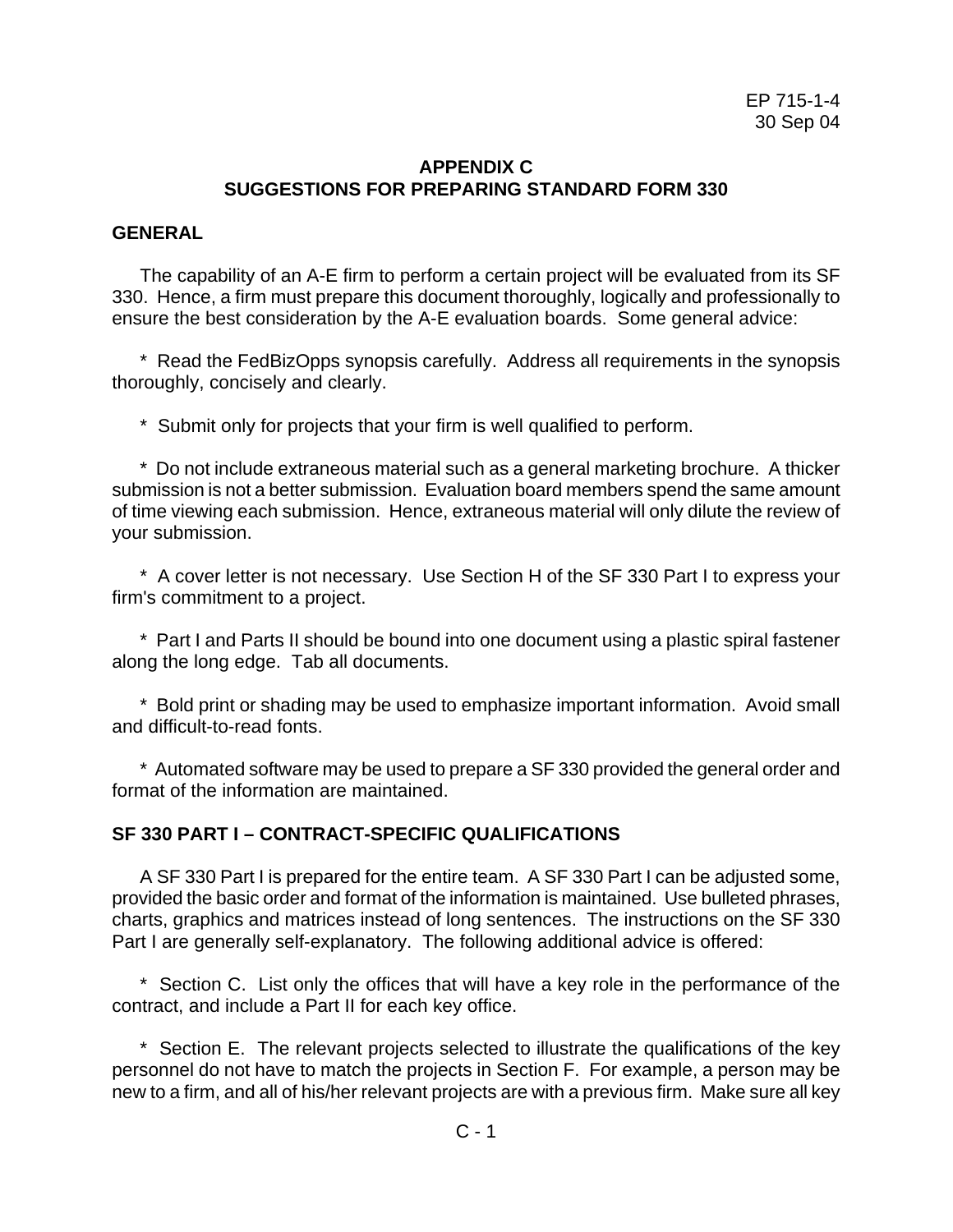personnel are registered, licensed or certified, as appropriate. Do not use standard resumes.

\* Section F. Present only ten projects unless the announcement says more (or less) are allowed or required. Select recent projects; an evaluation board will generally give less credit to projects completed more than five years ago. Stress the relevancy of the projects to the announced contract. Photographs of completed projects can be inserted in block 24. In block 25, indicate which firms from the proposed team in Section C were involved in the example project.

\* Section G. This matrix graphically shows which of the key personnel proposed in Section E worked on the example projects in Section F. Evaluation boards certainly do not expect that all of the key personnel worked on all the example projects. However, boards will generally rank firms higher than demonstrate greater team continuity.

\* Section H. Do not repeat information that was already presented in the previous sections. This is the place to address selection criteria that cannot be presented in Sections E-G, such as equipment resources, computer capability, and quality management approach. Acknowledge and address any negative comments on performance evaluations or any "marginal" or "unsatisfactory" performance evaluations. Identify what your firm has done to improve performance since the evaluation was completed.

# **SF 330 PART II - GENERAL QUALIFICATIONS**

A SF 330 Part II is required for each designated branch office of the prime firm, each joint-venture partner, and each subcontractor shown Section C of Part I. The synopsis will instruct whether to submit current Parts II with Part I, or that the Parts II on file in ORCA will be used if not submitted. In the latter case, a firm should ensure that the Parts II in ORCA for all of their proposed team members are current.

Part II is prepared on a branch or subsidiary office basis, which aligns with the assignment of DUNS Numbers. Hence, all of the information on a Part II, except column 9.c(1) for total firm personnel, is for the specific branch or subsidiary office.

The instructions on the SF 330 Part II are generally self-explanatory. The following additional advice is offered:

\* Block 7. Indicate the name of the parent firm if the Part II is for a branch office or subsidiary firm.

\* Block 9. There is space for 20 disciplines. So select the primary disciplines in an office. All remaining employees are totaled and shown under "Other Employees." Select from the disciplines listed on page 5 of the instructions, or insert the titles of other disciplines pertinent to the office. Column 9.c(1) is for the total firm (all offices), whereas